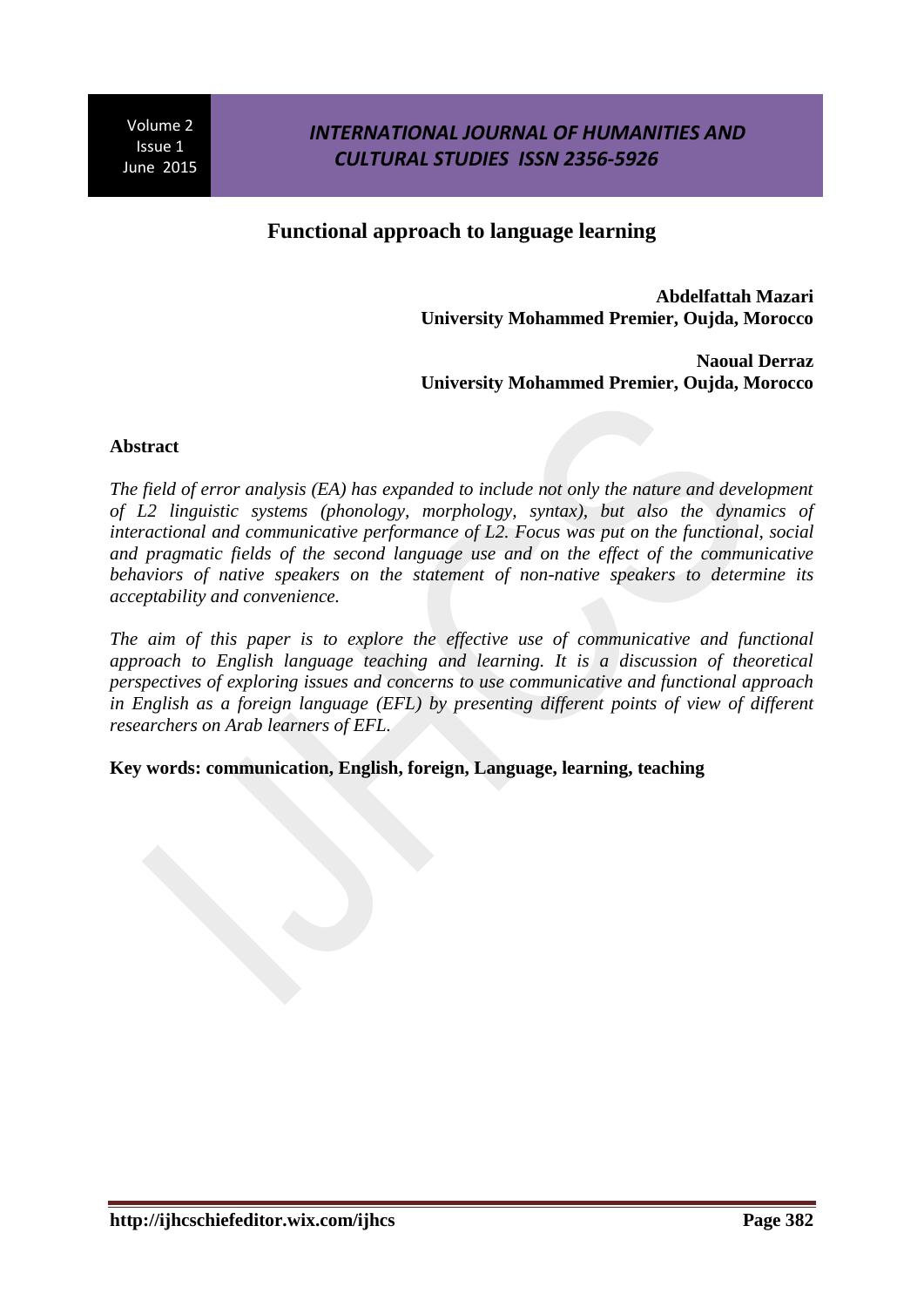# *INTERNATIONAL JOURNAL OF HUMANITIES AND CULTURAL STUDIES ISSN 2356-5926*

#### **Introduction**

The debate on the validity of Chomsky's dichotomy (1965), between competence and performance, applied to the field of linguistics in general and applied sociolinguistics in particular, has changed in the target language teaching. Researchers are no longer interested in the structure, but in communication. Such developments have won the support of schools such as the school of Prague and the "British school" or "Firthian school of linguistics". These schools have rejected the idea that language is a set of personal content and can be separated from the paralinguistic reality. And although neither grammar nor situation are excluded or neglected, they are no longer the major focus of linguists and teachers. Now, the emphasis is mainly placed on the learner and his functions of language, that is to say, a communicative purpose.

According to Firth (1957) and Halliday (1978), the rejection of Chomsky's dichotomy between competence and performance leads to a refutation of appropriate grammatical differentiation. In Halliday's theory on language, in a neo-firthian approach, language is considered as the "potential meaning" (what the speaker says), which is an interface between "the potential of behavior" (what the speaker can do) and the lexico-grammatical system (what the speaker may say). The notion of "potential meaning" is close to what Hymes (1964) calls "communicative competence" (what interests us here). The difference between the two is that Hymes' communicative competence involves the study of language as knowledge, while the potential of meaning of Halliday involves the study of language as behavior. Halliday's approach requires a theory that links knowledge to behavior (what the speaker

knows versus what he actually does). Halliday does not totally reject this approach of language, but regards it as an unnecessary complication. So, Halliday's structure refrains from psychological considerations (what the speaker knows) and considers the language in its behavioral terms.

According to Halliday, this high degree of idealization neglects many points of interest of researchers in applied sociolinguistics. While Chomsky's approach involves three kinds of idealization, regulation, standardization and "contextualization" (Lyon, 1977), sociolinguists reject the two last simply because they represent data from non-standardized language, that is to say prefabricated data to be incorporated in its analysis.

Widdowson (1978) puts forward that we can easily recognize, in the teaching of a language, that the ability to produce sentences is paramount in the learning process. However, it is also important to recognize that this is not a single skill to be acquired by learners. Someone who knows a language has internalized the ability to understand, speak, read and write sentences. He also knows how phrases are used in a communicative purpose. Widdowson said in this sense: "We do not simply manifest the abstract system of the language; we at the same time realize it as a meaningful communicative behavior."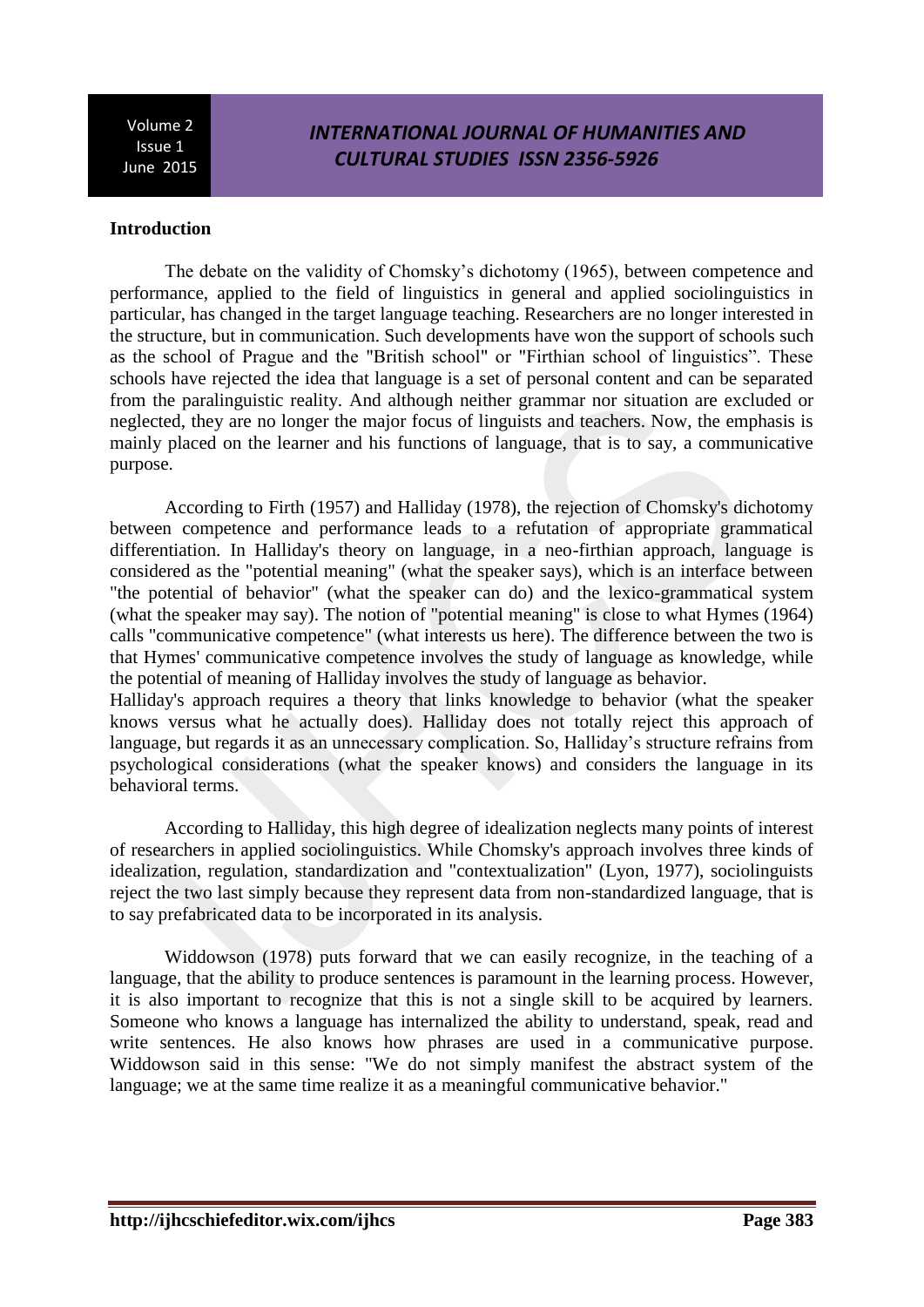## *INTERNATIONAL JOURNAL OF HUMANITIES AND CULTURAL STUDIES ISSN 2356-5926*

#### **1- Communicative error analysis**

Since the communicative function of language is essential to the functional approach to language teaching, the theory of communicative competence plays a central role in current research in applied linguistics. The field of error analysis (EA) has expanded to include not only the nature and development of L2 linguistic systems (phonology, morphology, syntax), but also the dynamics of interactional and communicative performance of L2. Focus was put on the functional, social and pragmatic fields of the second language use and on the effect of the communicative behaviors of native speakers on the statement of non-native speakers to determine its acceptability and convenience.

Research on the effect of errors in communication, as stated by Burt and Kisparsky (1972), focuses on whether errors interfere on communication or not; in other words, what kind of error makes a sentence incomprehensible to the listener or reader?

Burt and Kiparksy analyzed thousands of English sentences that contain errors committed by adults learning English as a foreign language in many parts of the world. The errors were seized by recording spontaneous conversations, written compositions and letters. To determine the relative effect of these errors on the communication, they asked native speakers of English to judge their intelligibility. They then concluded that there are two types of errors:

> 1) Global errors: those that affect the organization of the sentence in general and significantly hinder communication, for example ungrammatical word order, missing or misplaced connectors, etc.

> 2) Local errors: those that affect the constituents in a single sentence but does not interfere with communication in general such as prepositions, articles, etc.

Hendrickson (1976) used Dulay and Burt's global/local distinction in his research on the effectiveness of error correction to provide a useful extension that would help distinguish between levels of language proficiency and communicative of a student. Other studies, inspired by the development of the communicative approach, examined the errors in terms of intelligibility by asking the opinion of native speakers.

According to Kachru (1992), English has two distinct varieties, a native variety and non-native variety. He said that English is unique because of its global distribution in diverse linguistic and cultural societies. It plays different roles in each country where it is used. Therefore, it is rather difficult to define a standard for each English speaking-group.

English is considered native in countries where it is associated with nationalism and political emancipation. The American English and English in New Zealand are examples of this phenomenon.

As for non-native varieties of English, there are two major categories: 1) varieties of performance that include the varieties used as foreign languages like Iranian English, Arabic English and Japanese English,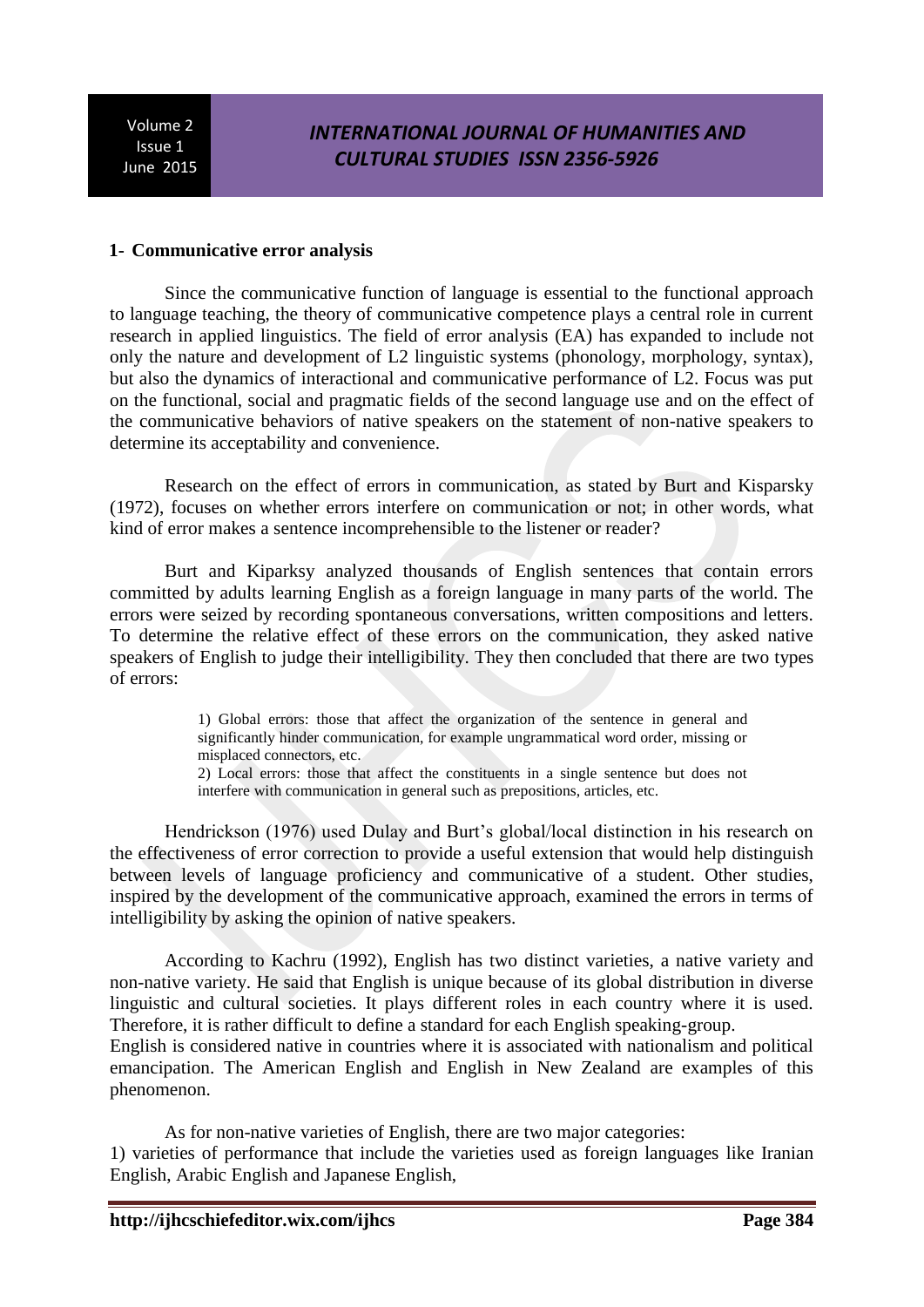2) institutionalized varieties as Indian English and African variety of English that have some ontological status as in Nigeria.

We can qualify the different categories of non-native varieties of English mentioned above in terms of: 1) its duration of use, 2) extending its use, 3) the user's emotional attachment to the variety of English, 4) its functional importance within a community, and 5) its sociolinguistic status.

The main contribution in the field of error analysis (EA) is the distinction between deviations and errors. According to many linguists, a mistake is unacceptable to the native speaker as it does not belong to the standard of English language. This does not concern the sociocultural context of non-native variety. However, a deviation is the result of a non-English linguistic and cultural situation in which English is used. It is systematic in a variety and explained in the context of situation. Hence, a variety of non-native English is not only deviant in terms of grammar, phonology and semantics, but also as a communicative unit.

We will try to review some studies that contribute to our research on Arab learners of English as a foreign language (EFL). Only few studies have specifically addressed the analysis of the types of errors found in the spoken and written English of Arab students in EFL.

Willcot (1972) studied the mistakes of sixteen Arabic native speakers, using written responses from the final exam of a history course at the University of Texas at Austin. His goal was to highlight some issues that native speakers of Arabic found in written English syntax to develop effective instructional materials. The study showed that the most serious problems relate to the concept of "definiteness". Other types of errors have been identified such as those involving the morphology of verbs, nouns and adjectives.

Scott and Tucker (1974) conducted a carefully controlled study on Arabic-speaking students enrolled in the Intensive English Program at the American University of Beirut. The aim of the study was to describe "transitional grammar" of students. Students were asked to write an essay from images. Syntax errors have been identified and classified. Verbs, prepositions, articles and relative pronouns represented the most problematic areas for Arab EFL learners. The most common errors on verbs occurred in the use of auxiliary and copula; errors on auxiliary verbs included redundancy, omission and substitution involving time and number errors.

Mukattash (1978) examined the results of the written productions of a group of more than 1,000 freshmen at the University of Jordan. The study results showed that students encountered the most difficulties in the use of verbs (errors of time, agreement and omission of the copula), articles and prepositions. There was also a large percentage of errors in the use of modals.

Kharma (1981) analyzed the errors committed by Arab learners of English at the University of Kuwait in the use of articles. The study was conducted in three phases: the first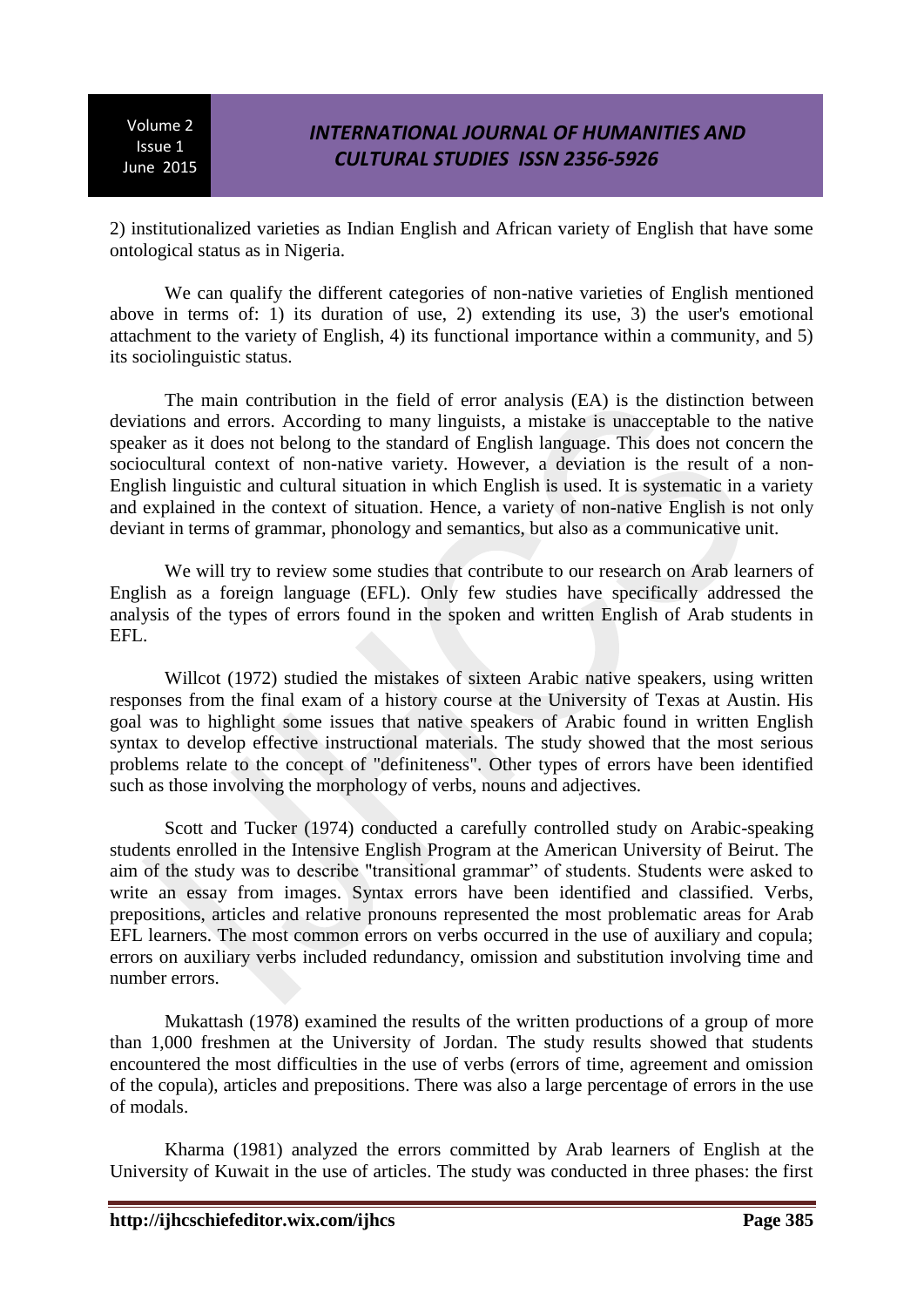# *INTERNATIONAL JOURNAL OF HUMANITIES AND CULTURAL STUDIES ISSN 2356-5926*

was to fill the gap by using *a, an, the* or zero article. The second involved a comparative study of the use of Arabic and English articles. The last phase consisted in an analysis of essays. Based on the frequency of errors associated with the use of articles, Kharma has found that most errors in the use of articles were attributed to the interference of the mother tongue.

Kambal (1981) analyzed errors in three types of creative free compositions written by first-year students at the University of Sudan. The study identifies major syntactic errors in verb phrases and noun phrases. In this study, Kambal maintains that the errors were mainly caused by intralingual interference rather than interlingual factors. He concluded that the errors of verb formation, time and subject-verb agreement are mainly due to the verbal system of English.

Sharma (1981) studied the results of ten compositions by Saudi students learning English as a Second Language at the University of Indiana. The compositions were collected at the beginning, middle and end of the English program. Following the methodology of Scott and Tucker (1974) and the typology of errors in finite verb phrases and relative pronouns, the data were subjected to analysis of errors that gave results broadly similar to those of Scott and Tucker. The auxiliary and the copula represented the most problematic areas for students. Sharma has attributed most of the errors to universal processes of simplification and generalization.

Al-Muarik (1982) examined the errors in writing and learning strategies for students of English preparatory and secondary schools in Saudi Arabia. The study was based on translation by students from 36 Arabic sentences in English. The types of structures were discussed issues partial Wh-questions, comprehensive yes/no questions, passive voice and negative form. He also asked students to write compositions to check their use of time. The errors were grouped according to their categories, their frequency and their source, and then explained. AI-Muarik found that a small percentage of errors was due to interference with the L1 and that strategies such as overgeneralization, simplification and avoidance have been used by students.

At the University of Illinois, Khalil (1984) went further in his study of the effect of communication errors committed by Arab EFL learners and judged by native American speakers. Syntactic and semantic errors that are most common in the productions of Arab EFL learners at the University of Bethlehem were judged on the basis of their intelligibility, their naturalness and their interpretability. 240 American students were asked to evaluate deviant structures presented in four different questionnaires.

Khalil concluded that semantic errors are less intelligible and less interpretable as syntax errors and that the immediate linguistic context does not influence the ability of native speakers to interpret the intention of the learner.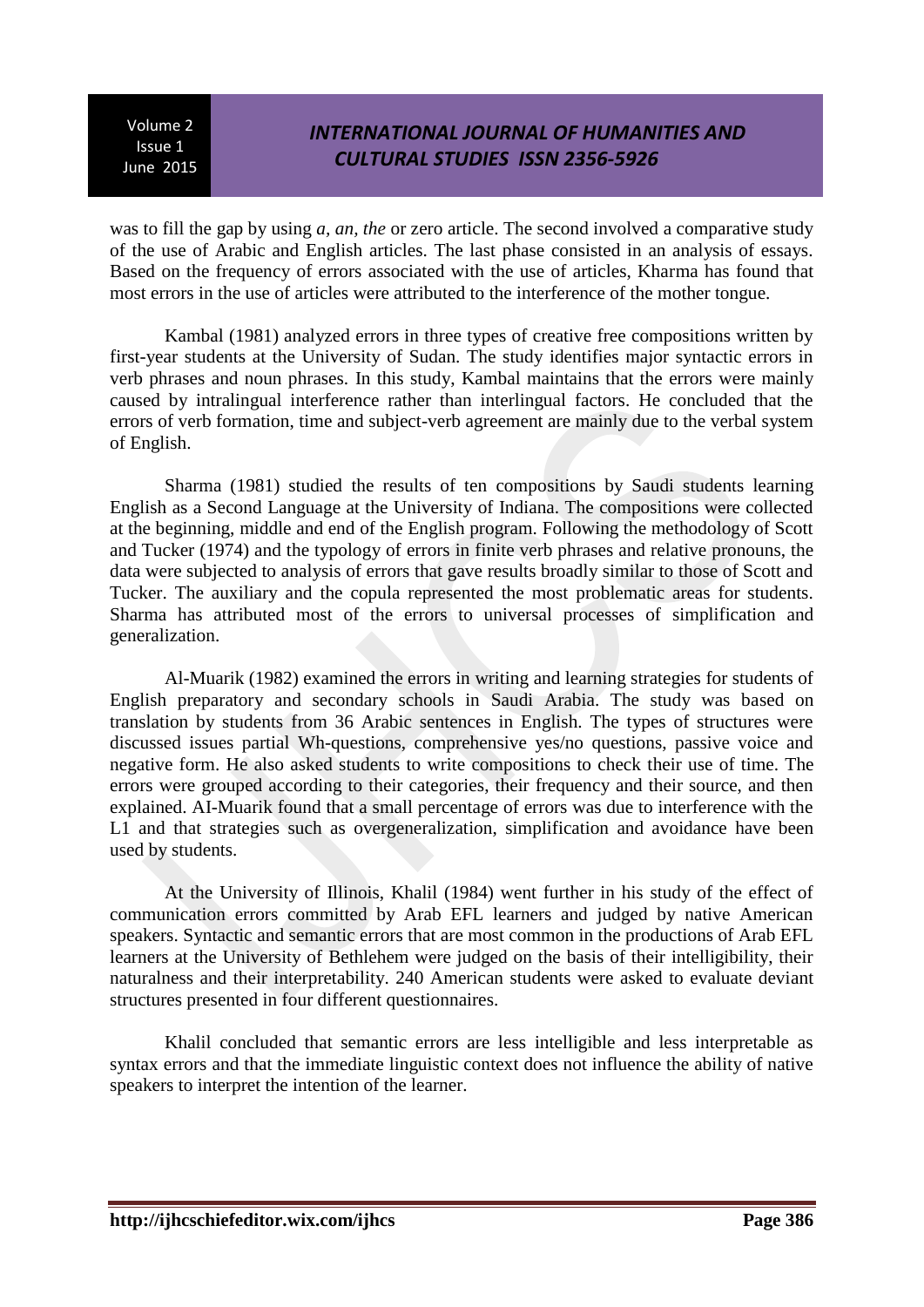# *INTERNATIONAL JOURNAL OF HUMANITIES AND CULTURAL STUDIES ISSN 2356-5926*

### **Conclusion**

Investigations on the errors made by Arab learners of EFL reveal a similarity of difficulties in English syntax: in the use of verbs, articles, prepositions, relative names and word order.

We consider Error Analysis (EA) as a useful tool for addressing the difficulty of the language, while recognizing the existence of other factors that affect the performance of the learner. When all these factors are taken into account, we get a clearer picture of the problems in learning English, which may contribute to improve the practices of teaching and learning languages.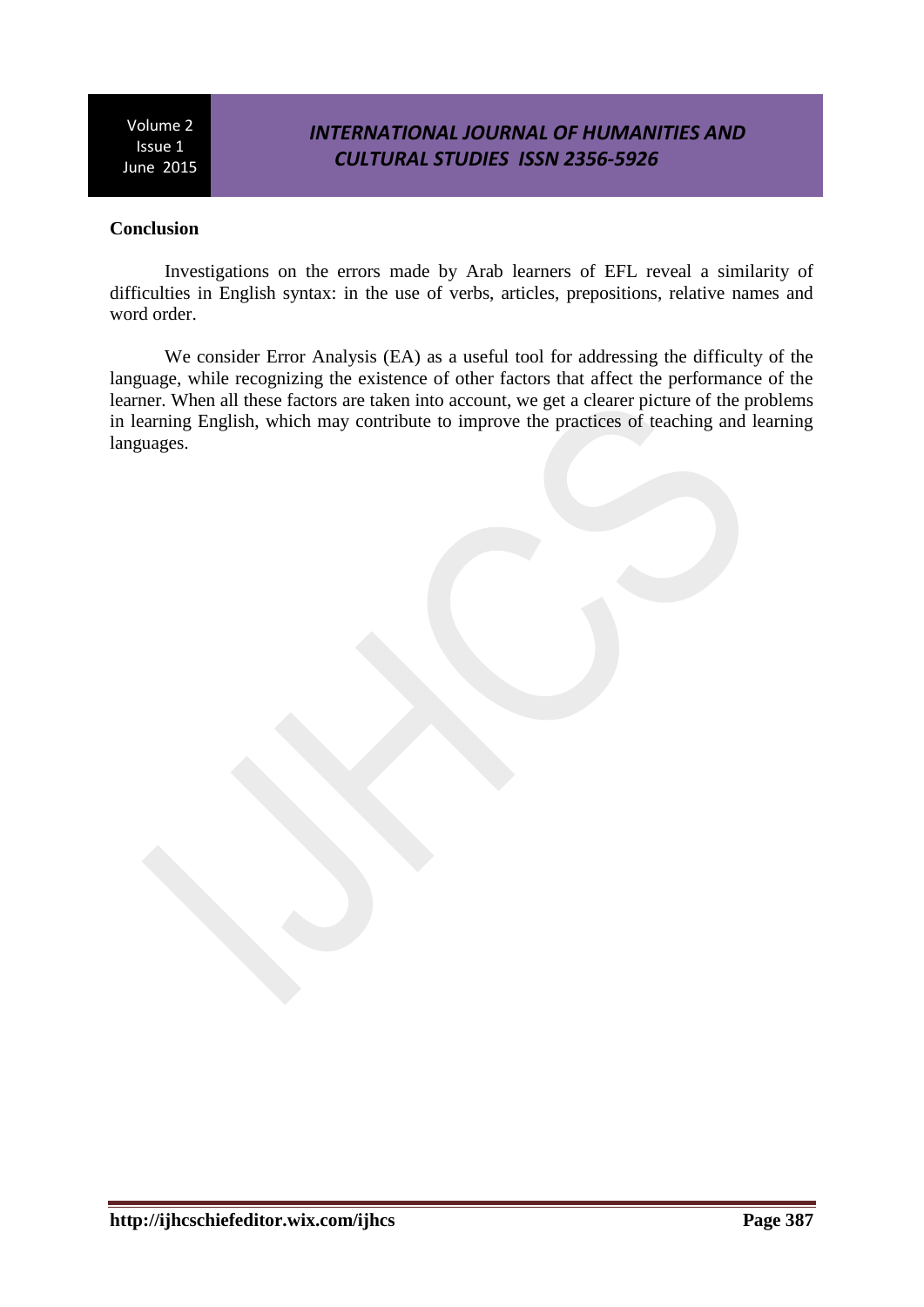#### **References**

-Al-Muarik , S.A. 1982. Error Analysis and English Learning Strategies among Intermediate and Secondary School Students in Saudi Arabia. English Education. King Saud Library Book.

-Burt, M.K & Kisparsky, C. 1978. Global and local mistakes. In : Schumann, J.H. & Stenson, N. (Eds.) *New Frontiers in Second Language Learning*. Massachusetts: Newbury House Publishers.

-Chomsky, N. 1965. Aspects of the theory of syntax. Cambridge, MA: MIT Press.

-Firth, J.R. 1957. Papers in Linguistics 1934-1951. London : Oxford University Press.

-Halliday, M.A.K. 1978. Language as social semiotic. The social interpretation of language and meaning. London: Edward Arnold.

-Hendrickson, J.M. 1976. The effects of error correction treatments upon adequate and accurate communication in the written compositions of adult learners of English as a second Language. PHhD dissertation, The Ohio State University.

-Hymes, D. 1964. Language in culture and society. New York: Harper and Row.

-Kachru, B. (ed.). 1992. "Models for Non-Native Englishes" in The other Tongue, 2<sup>nd</sup> ed. Urbana and Chicago: University of Illinois Press.

-Kambal. M.A. 1981. An analysis of Khartoum University Students' Composition Errors with Implications for Remedial English in the Context of Arabicization. Ph.D dissertation, University of Texas, Austin.

-Khalil, A.Z. 1984. Communicative Error Evaluation: a study of American Native Speakers' Evaluations and Interpretations of Deviant Utterances written by EFL Arab Learners. Ph.D dissertation, University of Illinois.

-Kharma, N. 1981. "Analysis of Errors Committed by Arab University Students in the use of the English definite/indefinite articles". IRAL 19.4, pp. 333-345.

-Lyon, S.J. 1977. Semantics. Cambridge University Press.

-Mukattash, L. 1978. "A pilot Project in Common grammatical Errors in Jordanian English", in Interlanguage Studies bulletin 3.2., pp. 250-291.

-Sharma, V.A. 1981. Syntactic Errors as Indices of Developping Language Proficiency in Arabic Speakers' Writing English at the Intermediate and Advanced Levels of English as a Second Language. Indiana University. Dissertation Abstracts International 42: 3986.